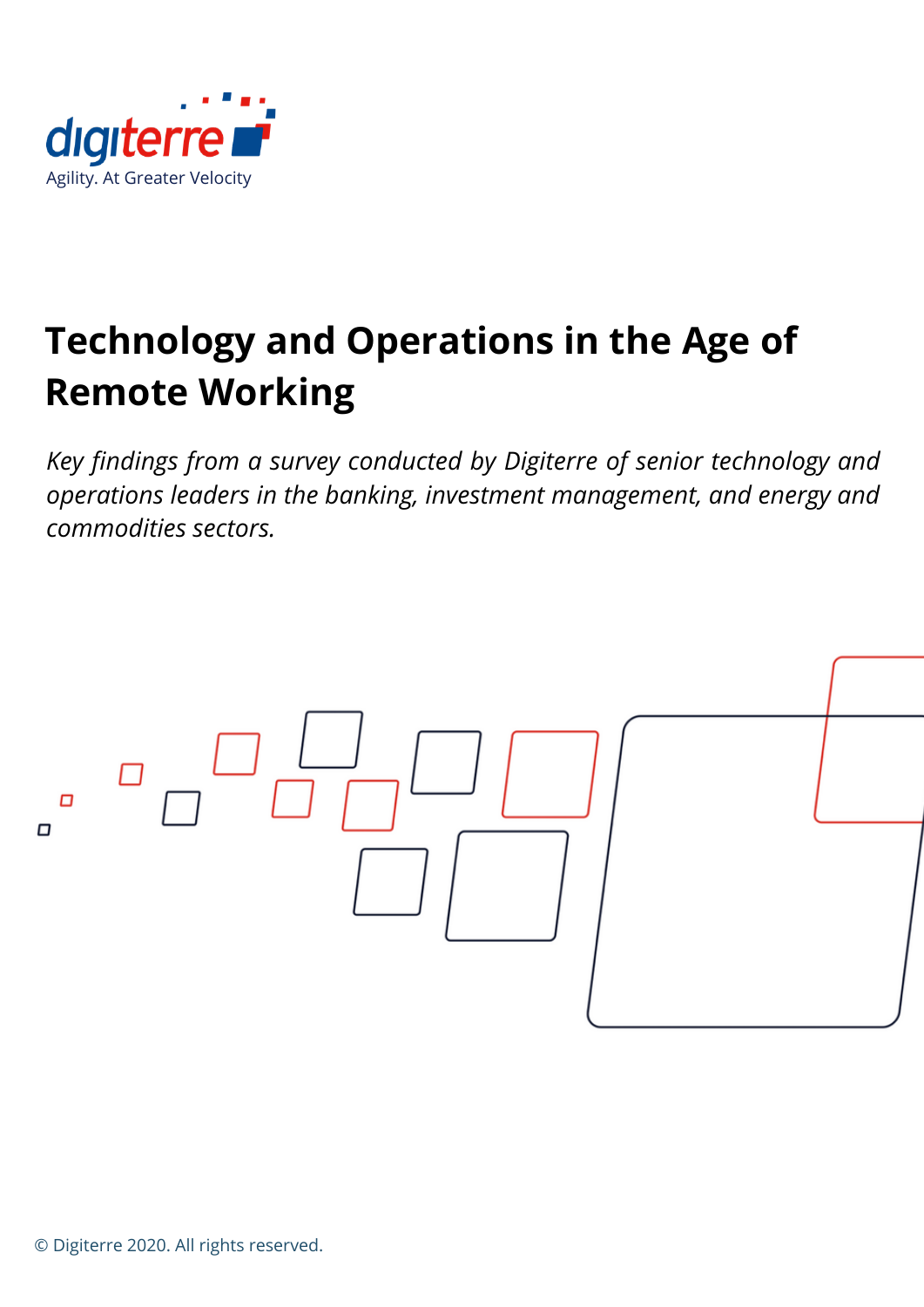

# **Introduction**

As some businesses begin to plan for green shoots, we conducted detailed interviews with senior technology and operations executives across the banking, investment management, and energy and commodities trading sectors, to understand their experiences and priorities in the "new normal" of distributed teams, remote working and the staged re-opening of some offices. The majority of our respondents are technologists working in trading environments located in London, New York and continental Europe – mainly Germany and Switzerland.

As a group, these executives control or influence combined annual technology budgets of over half a billion dollars. We asked how their organisations had responded to remote working due to lock down, what the short-term effects had been on their businesses, and what aspects of the changes are likely to remain in place after the lock down is lifted. So, what did we find?

#### **Remote working is here to stay**

Most executives said their organisations recognised the longevity of distributed teams and remote working practices. This is partly due to the continued public health concerns in the countries where our respondents operate but also because business leaders are seeing short term, and possibly longer term, productivity improvements.

# **EXECUTIVE SUMMARY**

We assigned a rating to each finding that describes its "friction" effect on operations, with F+ denoting increased friction on operations and F- reduced friction on operations

- Remote working in some form is here to stay and future business operational planning will reflect this
- Productivity of software development on existing projects up, some by +30%
	- Absence of interruptions and reduce context-switching (F-)
	- No common KPIs around production/ quality measures (F+)
- Some common constraints experienced
	- Limited test-automation legacy platforms creating bottlenecks (F+)
	- SDLC slowed due to lack of developer access to traders/business (F+)
- Traders WFH unable to interact with colleagues in full (F+)
	- Missing out some market trends and sentiment (F+)
- Tech teams accelerating journey-to-cloud for critical trading technologies
	- All-round productivity, resilience and cost benefits envisaged (F-)
- Data-driven team collaboration tooling and automation more vital than ever
	- Need to further accelerate organisations up the data maturity curve (F-)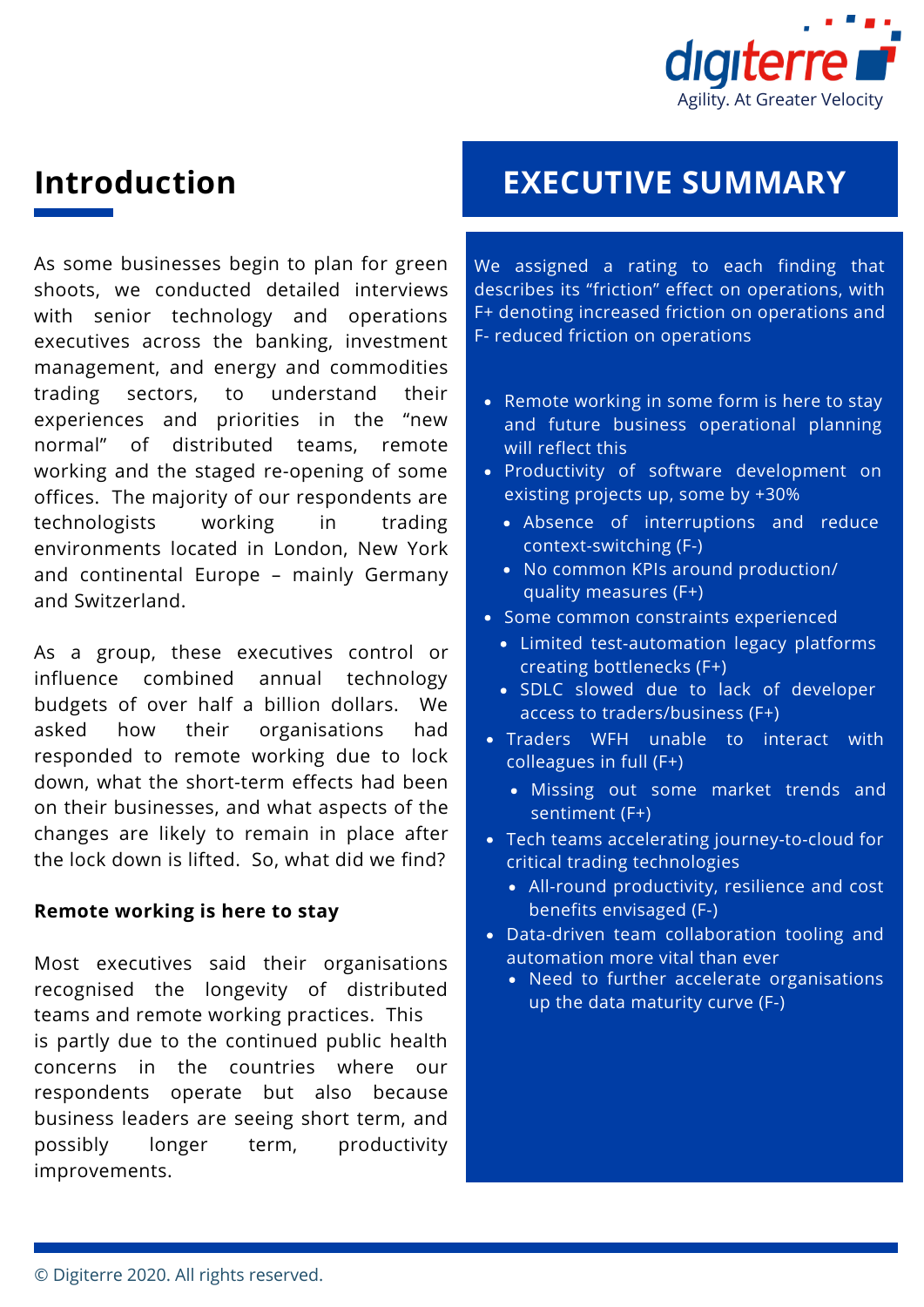

Every business we surveyed had adopted working from home as standard practice. Only a small minority of people are attending the office on a regular basis, for example infrastructure staff who cannot operate solely from home. Some of the larger organisations experienced initial teething issues – which were quickly overcome – associated with large numbers of staff connecting via remote desktop or virtual machines at the same time.

#### **Staying equipped for remote working**

Businesses reported a broad range of remote working tools in their operations. Most enterprises said they use various development tools, with the Atlassian suite being particularly popular, and Zoom or MS Teams most commonly cited for video calls. Symphony continues to be used for messaging in trading businesses, as well as WhatsApp, and the trading turrets used at home have, in general, grown in sophistication in the few short weeks since lock down began.

Enterprises are accelerating their transition to hybrid and multi-cloud strategies and already accruing the benefits of this. There are major advantages in terms of resilience and cost reductions but also productivity, which is improving with better collaboration on cloud platforms compared to corporate networks – this is particularly beneficial for the development cycle.

## **Productivity in software development is up**

Productivity in software development teams has gone up, according to almost all respondents – with one organisation reporting a rise of 30%. This is extraordinary given the logistical challenges posed by such a major and rapid change. The main reasons cited for the productivity increases were the absence of interruptions, the ability to time-box tasks and the reduction of context switching – usually a huge productivity killer in technical work. Interestingly, the productivity increases had not come at the expense of reductions in quality – in fact most executives reported that quality was at least the same, if not better than before.

#### **Measuring productivity gains**

How are organisations measuring productivity and quality? The answers revealed a lack of consistency in measurement between organisations, and sometimes even within them. Many businesses use dashboards of daily KPIs for "hard" project deliverables and end of day output. There is a great plethora of metrics in use relating to P&L / credit risk, market data delivery, model risk delivery, problem diagnosis, lead time, and code commits, to name a few. Some enterprises are also using applications that measure percentage of time allocated to each task or application, rather than monitoring total time working, but many respondents thought these were easy to "game" and not always meaningful.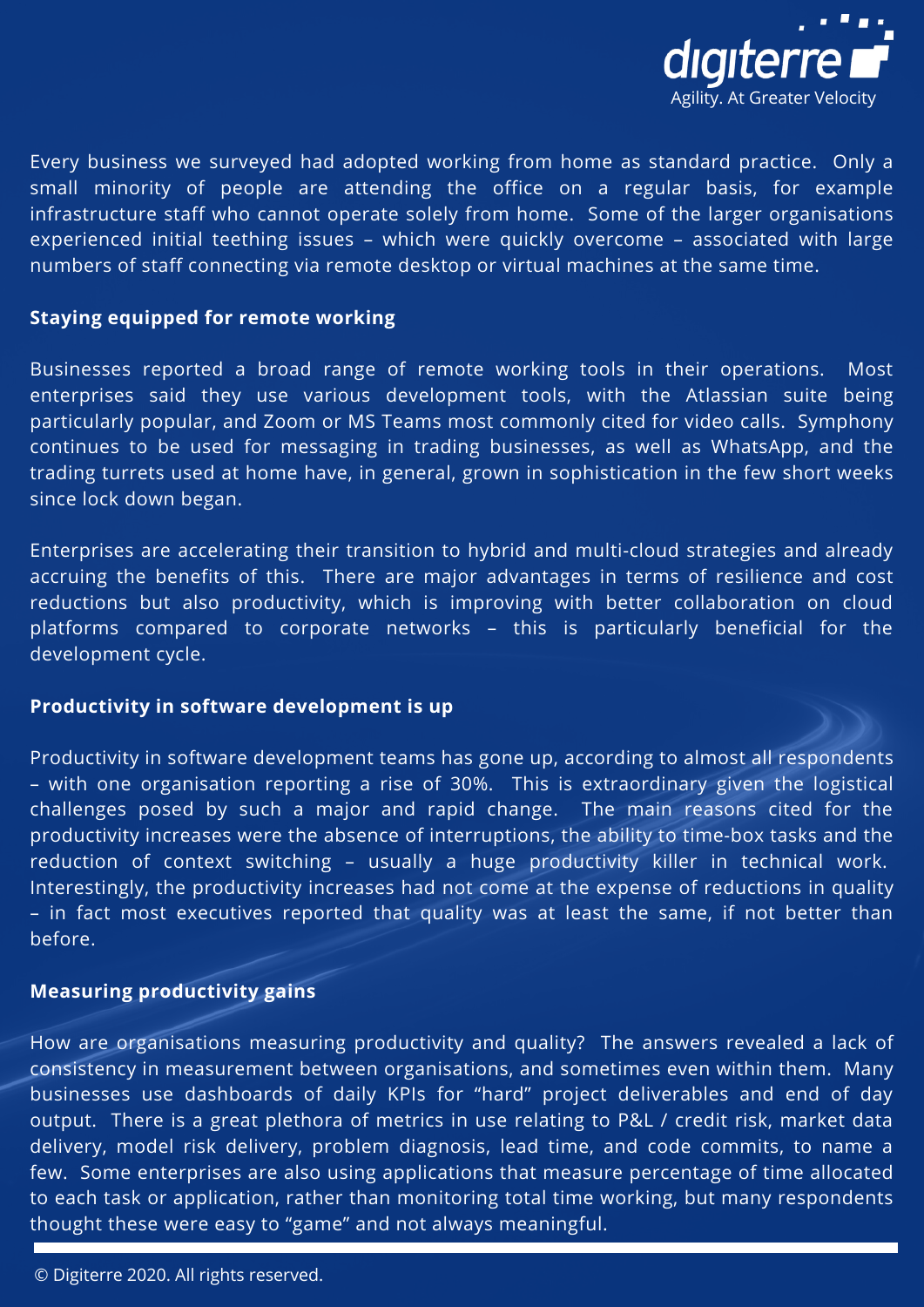

In addition, "soft" factors were an important part of measurement. Technology leaders are very focused on developing and nurturing close relationships with their business clients and ensuring all stakeholders are satisfied in qualitative and anecdotal terms. A common view was that the business just wants to make P&L whilst technology is the engine for this aspiration. "Things are going well in IT because no one is complaining," said one IT leader.

# **Constraints and opportunities in the software development lifecycle…**

Despite the largely positive experiences related to productivity of software development teams, we observed many common constraints imposed by remote working, both on the technical and business front.

Limited test automation of some platforms, especially legacy platforms, was a key issue. In the past, once development is completed, UAT can be conducted and pushed through to live relatively easily by working iteratively with business and trading counterparts. This process is now compromised as informal, real-time cooperation and collaboration is harder in a remote environment compared to a physical environment, leading to development bottlenecks. So, development gets done but not deployed –because testing can't get done.

The software development lifecycle has slowed down due to a lack of direct access to traders and the business. Previously, traders and developers would be on the same desk, or in close proximity, which is no longer the case. There are some mitigations, for example Symphony helping the communication between traders and middle office, but on the whole messaging systems, email and phone can alleviate only some, but not all, of the disconnect.

New project streams abound but cross-functional initiatives are harder to get right. In the majority of cases, we found that new projects had been kicked off but only in the case of new phases of existing project streams, or smaller new projects, rather than major new, crossfunctional initiatives. In kicking off projects, technology teams were choosing the path of least risk, and innovation remained largely at the discovery stage only. Several executives also spoke about starting new projects around some aspect of workflow or automation.

## **and for the business…**

Technology leaders are keenly aware of some of the drawbacks of remote working for business teams. Traders working from home are constrained by missing out on some market trends and sentiment, though this is partially mitigated by installing more sophisticated trading turrets at home. In a similar vein, sales and relationship managers in some organisations are missing sales targets, especially with regard to new relationships.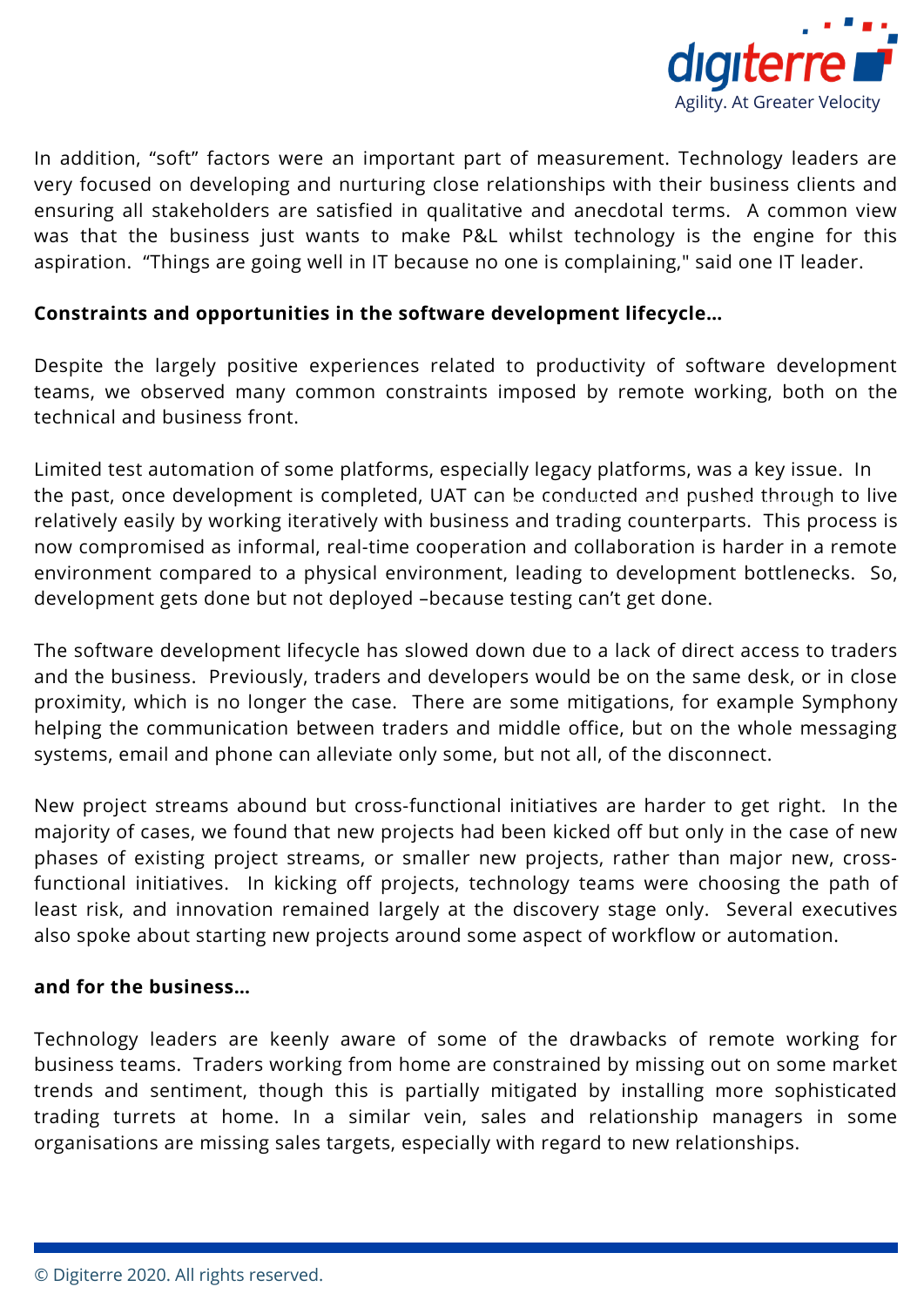

There are also inefficiencies with data-driven team collaboration. Again, it's not currently possible to just lean over and speak to your colleagues.

#### **Managing the "Coronacoaster" effect**

What did they miss the most from the office? For most IT leaders the improvements in productivity had to be offset against cultural and people challenges. Many were concerned about employee wellbeing and morale as they rode the "Coronacoaster" as one executive put it. Some staff were reporting stress and mental health challenges due to uncertainty or childcare issues, whilst others were comfortable, and even positive, about remote work citing lifestyle improvements such as eliminated commutes and increased flexibility and autonomy.

Many executives said they had to find ways of replacing informal communication and information sharing, whether that be people who used to walk over and speak to colleagues in co-located environments or the serendipitous interactions at the water-cooler or coffee shop.



The effects of changing communication and information sharing were often viewed through the lens of the personality types of staff. One IT leader described his staff as "not natural extroverts" who are hard to "socialise remotely". In reality, accommodating for introversion and extroversion is more nuanced, with each group experiencing a different set of opportunities and challenges when it comes to remote work. Some respondents mentioned that not being able to spot and quickly handle people problems on the floor was also a concern, though, on the other hand, one respondent reported less personal issues overall.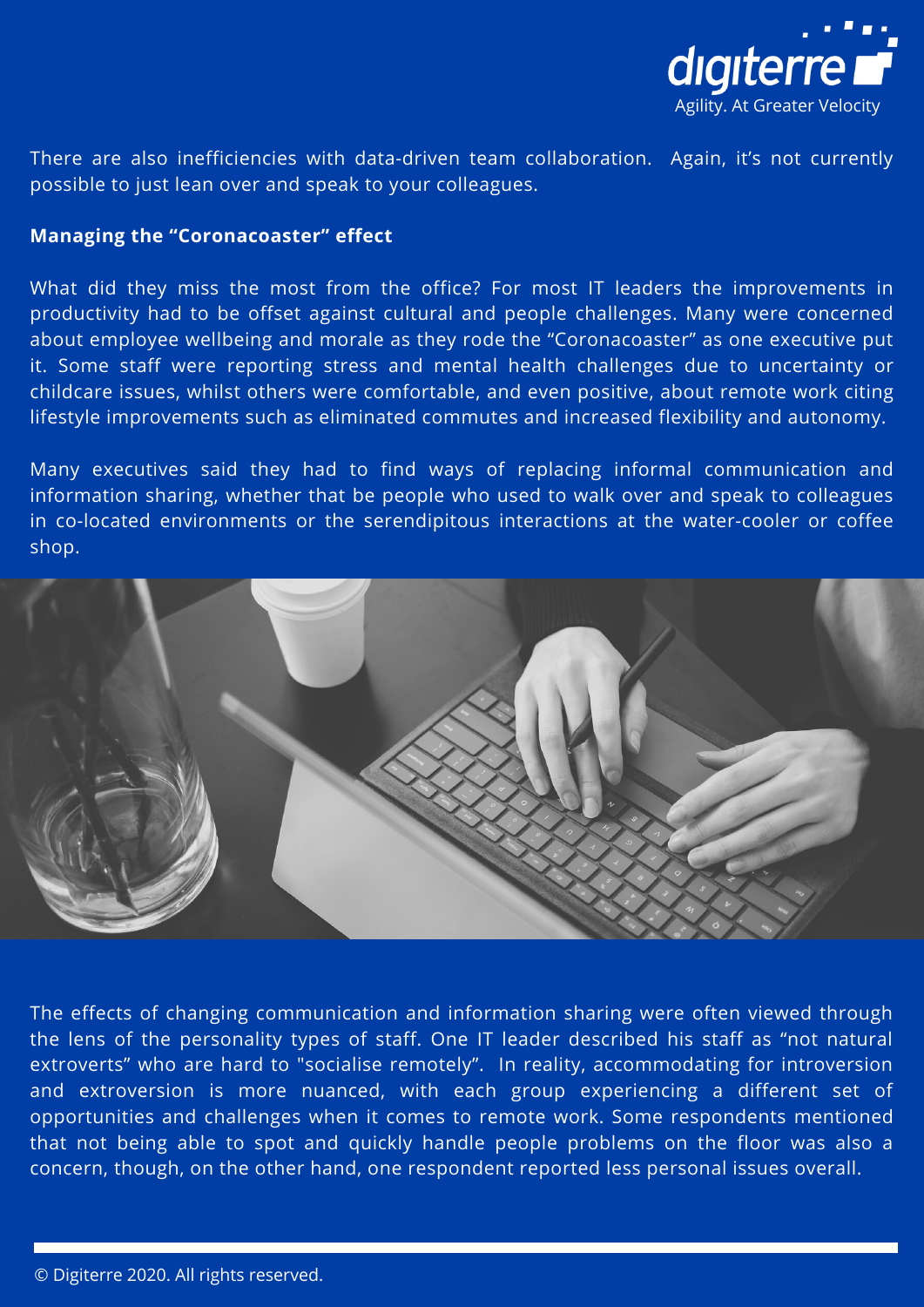

# **Levelling up of access and opportunity**

Executives also reported a levelling up of access and opportunity for teams based in remote locations in eastern Europe or India, for example, compared to those in financial centres like London or New York. Most said that as long as quality remained good, they could see these remote teams forming a steady, or even growing, part of their operations. In fact, some companies reported that some London-based staff were now working from home in other European countries if they were nationals of that country. This offers a tantalising peek into the future of distributed teams. Amongst other benefits of this trend, executives pointed to greater diversity and inclusion in talent recruitment and retention as hirers become more location agnostic.

## **Changing times, changing attitudes**

There has been a sea change in attitudes to working from home which had previously been frowned upon and in some cases completely banned by policy. This massive change of mindset was triggered by the requirements imposed on businesses to implement remote working in the wake of Coronavirus. However, it has been made possible by the investment in technology that financial services organisations have delivered in recent years – be it to save cost, improve productivity or meet increasingly stringent compliance standards. The recent efforts of technology teams to help organisations stay operational during remote working is not just in the service of a short-term business change – it's an enabler of a new way of working which may have tremendous longevity.